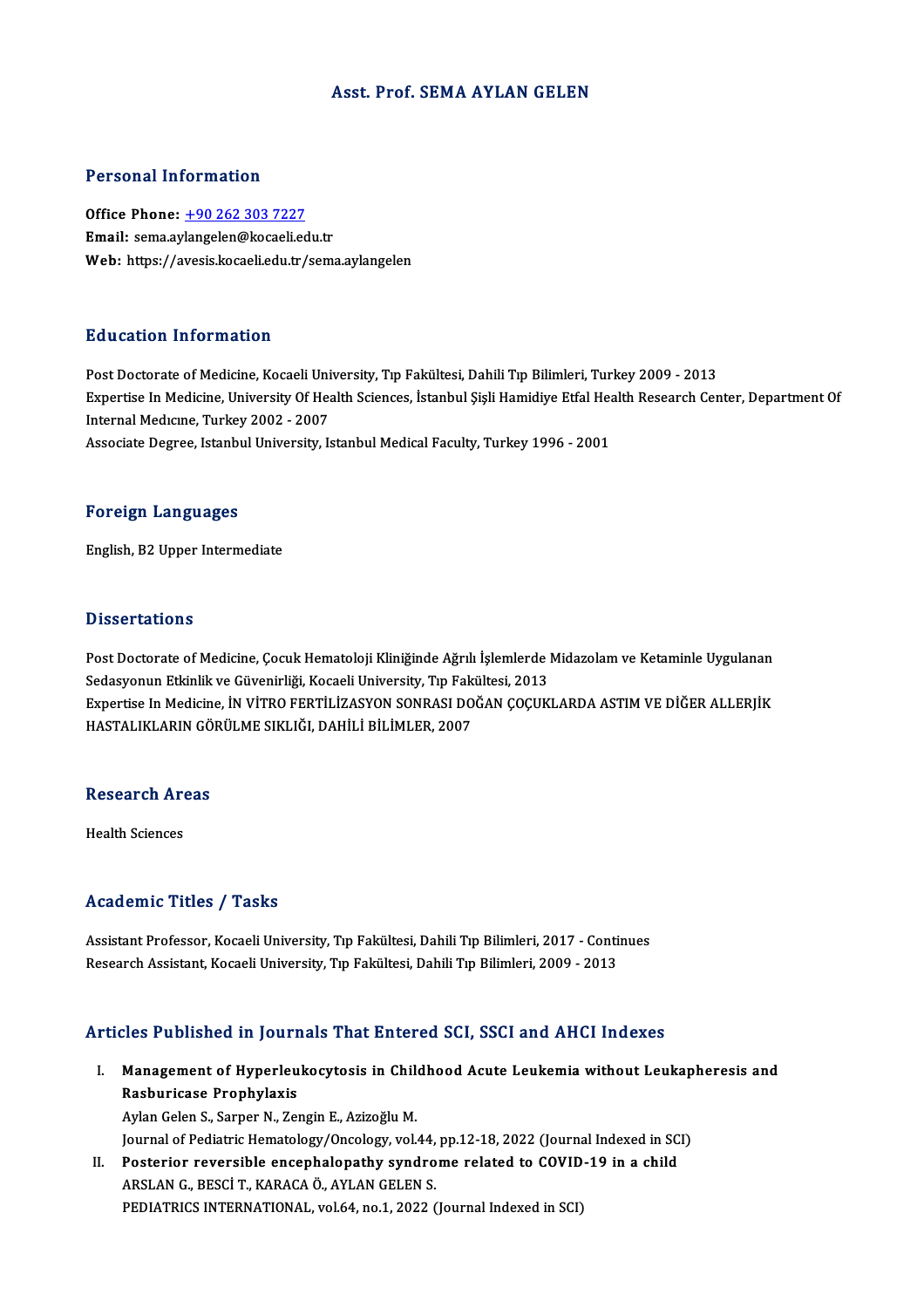| III.  | Clinical Characteristics of Pediatric Patients with Congenital Erythrocytosis: A Single-Center Study                     |
|-------|--------------------------------------------------------------------------------------------------------------------------|
|       | Aylan Gelen S., Sarper N., Zengin E., Tahsin I., Azizoğlu M.                                                             |
|       | INDIAN JOURNAL OF HEMATOLOGY AND BLOOD TRANSFUSION, 2021 (Journal Indexed in SCI)                                        |
| IV.   | Prognostic evidence of LEF1 isoforms in childhood acute lymphoblastic leukemia                                           |
|       | Erbilgin Y., Ng O. H., Can I., Firtina S., Kucukcankurt F., Karaman S., Karakas Z., Celkan T. T., Zengin E., Aylan Gelen |
|       | S, et al.                                                                                                                |
|       | INTERNATIONAL JOURNAL OF LABORATORY HEMATOLOGY, 2021 (Journal Indexed in SCI)                                            |
| v.    | Bleeding characteristics and management of minor surgeries in rare bleeding disorders: report from                       |
|       | a Turkish Pediatric Hematology Center                                                                                    |
|       | Gelen S., SARPER N., ZENGIN E.                                                                                           |
|       | TURKISH JOURNAL OF PEDIATRICS, vol.62, no.4, pp.584-593, 2020 (Journal Indexed in SCI)                                   |
| VI.   | The Association of Oral Vitamin D and Calcium Supplementation With Bone Mineral Density in                               |
|       | Pediatric Acute Lymphoblastic Leukemia Patients                                                                          |
|       | Demirsoy U., Sarper N., Gelen S., Zengin E., Kum T., Demir H.                                                            |
|       | JOURNAL OF PEDIATRIC HEMATOLOGY ONCOLOGY, vol.39, pp.287-292, 2017 (Journal Indexed in SCI)                              |
| VII.  | High Infection-Related Mortality in Pediatric Acute Myeloid Leukemia without Preventive Antibiotics                      |
|       | and Antifungals: Retrospective Cohort Study of a Single Center from a Middle-Income Country                              |
|       | ZENGÍN E., SARPER N., GELEN S., DEMÍRSOY U., KARADOĞAN M., KILIC S. C. , ÖNCEL S., ARISOY E. S. , DÜNDAR D.              |
|       | TURKISH JOURNAL OF HEMATOLOGY, vol.34, no.4, pp.340-344, 2017 (Journal Indexed in SCI)                                   |
| VIII. | Nonsyndromic Juvenile Myelomonocytic Leukemia With PTPN11 Mutation in a 9-Year-old Girl                                  |
|       | SARPER N., Gelen S., ZENGİN E., DEMİRSOY U., Ercin C.                                                                    |
|       | JOURNAL OF PEDIATRIC HEMATOLOGY ONCOLOGY, vol.37, no.6, pp.486-487, 2015 (Journal Indexed in SCI)                        |
| IX.   | The Efficacy and Safety of Procedural Sedoanalgesia with Midazolam and Ketamine in Pediatric                             |
|       | Hematology                                                                                                               |
|       | Gelen S., Sarper N., Demirsoy U., Zengin E., Cakmak E.                                                                   |
|       | TURKISH JOURNAL OF HEMATOLOGY, vol.32, pp.351-354, 2015 (Journal Indexed in SCI)                                         |
| X.    | Homozygous Antithrombin Deficiency in Adolescents Presenting With Lower Extremity Thrombosis                             |
|       | and Renal Complications Two Case Reports From Turkey                                                                     |
|       | SARPER N., Orlando C., DEMIRSOY U., Gelen S., Jochmans K.                                                                |
|       | JOURNAL OF PEDIATRIC HEMATOLOGY ONCOLOGY, vol.36, no.3, 2014 (Journal Indexed in SCI)                                    |
| XI.   | Screening Bleeding Disorders in Adolescents and Young Women with Menorrhagia                                             |
|       | Kilic S. C., SARPER N., ZENGIN E., Gelen S.                                                                              |
|       | TURKISH JOURNAL OF HEMATOLOGY, vol.30, no.2, pp.168-176, 2013 (Journal Indexed in SCI)                                   |
| XII.  | Screening Survivors of Childhood Acute Lymphoblastic Leukemia for Obesity, Metabolic Syndrome,                           |
|       | and Insulin Resistance                                                                                                   |
|       | Karakurt H., Sarper N., Kilic S. C., Gelen S., Zengin E.                                                                 |
|       | PEDIATRIC HEMATOLOGY AND ONCOLOGY, vol.29, pp.551-561, 2012 (Journal Indexed in SCI)                                     |
| XIII. | SCREENING BLEEDING DISORDERS IN ADOLESCENTS AND YOUNG WOMEN WITH MENORRHAGIA                                             |
|       | SARPER N., Kilic S. C., ZENGIN E., Gelen S.                                                                              |
|       | HAEMATOLOGICA, vol 97, pp.189, 2012 (Journal Indexed in SCI)                                                             |
| XIV.  | SCREENING SURVIVORS OF CHILDHOOD ACUTE LYMPHOBLASTIC LEUKEMIA FOR OBESITY,<br>METABOLIC SYNDROME AND INSULIN RESISTANCE  |
|       | SARPER N., Karakurt H., Kilic S. C., Gelen S., ZENGİN E.                                                                 |
|       | HAEMATOLOGICA, vol.97, pp.11, 2012 (Journal Indexed in SCI)                                                              |
| XV.   | Management of autoimmune hemolytic anemia in children and adolescents: A single center                                   |
|       | experience                                                                                                               |
|       | SARPER N., Kilic S. C., ZENGIN E., Gelen S.                                                                              |
|       | TURKISH JOURNAL OF HEMATOLOGY, vol.28, no.3, pp.198-205, 2011 (Journal Indexed in SCI)                                   |
| XVI.  | Prevalence of asthma and other allergic diseases in children born after in vitro fertilisation.                          |
|       | Cetinkaya F., Gelen S., Kervancioglu E., Oral E.                                                                         |
|       | Allergologia et immunopathologia, vol.37, pp.11-3, 2009 (Journal Indexed in SCI)                                         |
|       |                                                                                                                          |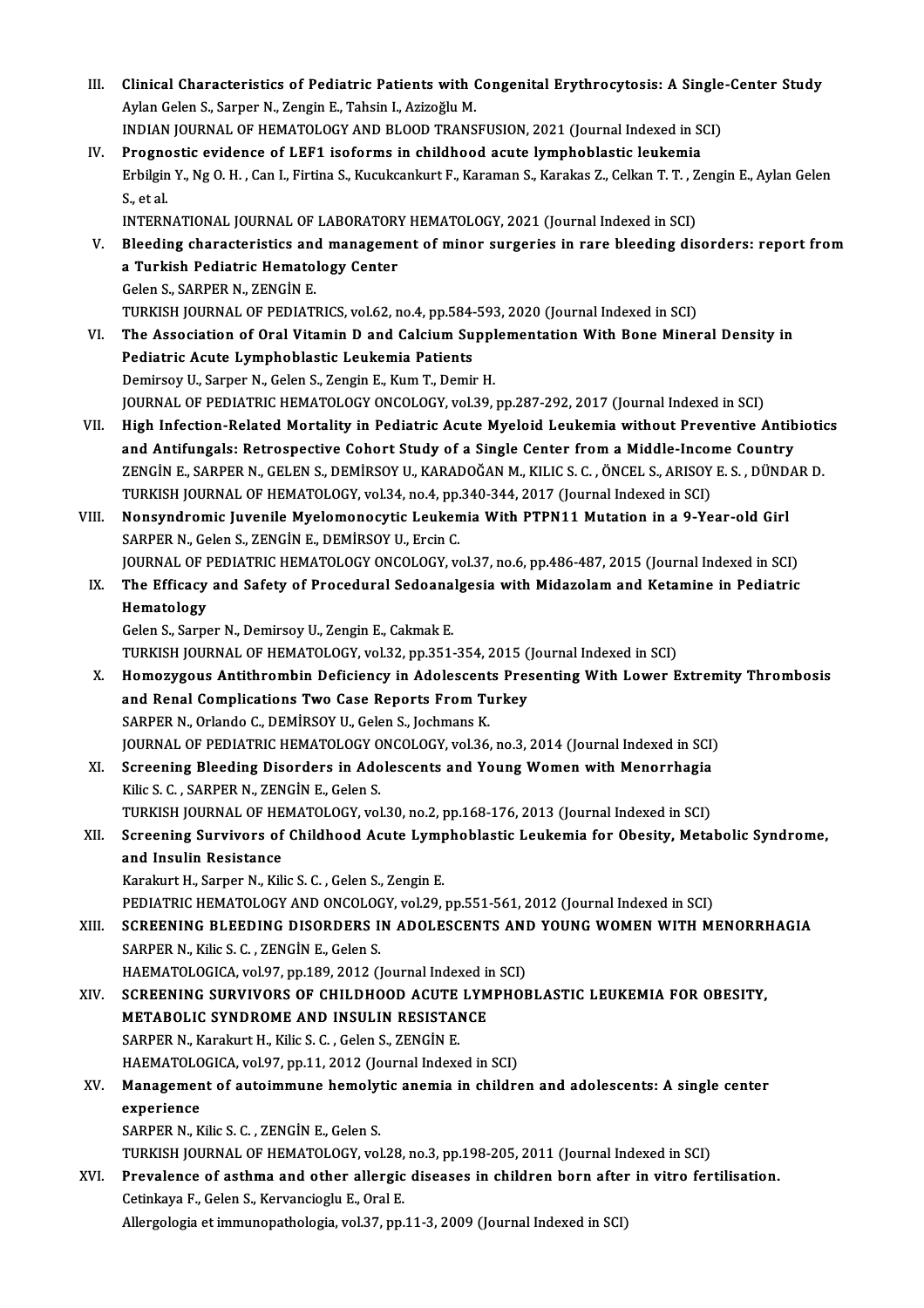### Articles Published in Other Journals

- rticles Published in Other Journals<br>I. Hemophilia Specific Quality of Life Index in Turkish Children and Young Adults. Cross-sectional<br>Study from a Single Center Study from a Single Center<br>Study from a Single Center<br>DENIZ A SARDER N. ZENCIN I Study from a Single Center<br>DENİZ A., SARPER N., ZENGİN E., AYLAN GELEN S. Kocaeli Medical Journal, vol.10, no.3, pp.203-212, 2021 (Other Refereed National Journals) DENİZ A., SARPER N., ZENGİN E., AYLAN GELEN S.<br>Kocaeli Medical Journal, vol.10, no.3, pp.203-212, 2021 (Other Refereed National Journals)<br>II. Management of Surgeries in Glanzmann Thrombastenia: Single Center Experience<br>Ayl Kocaeli Medical Journal,<br>Management of Surge:<br>Aylan Gelen S., Sarper N.<br>Kosaeli Trp Dersisi, vol 1. Aylan Gelen S., Sarper N.<br>Kocaeli Tıp Dergisi, vol.10, no.3, pp.252-260, 2021 (Other Refereed National Journals) Aylan Gelen S., Sarper N.<br>Kocaeli Tıp Dergisi, vol.10, no.3, pp.252-260, 2021 (Other Refereed National Journals)<br>III. Autoimmune Hemolytic Anemia Due to Spondyloenchondrodysplasia with Spastic Paraparesis and<br>Intracrap Kocaeli Tıp Dergisi, vol.10, no.3, pp.252-260, 2021 (Other<br>Autoimmune Hemolytic Anemia Due to Spondyloer<br>Intracranial Calcification due to Mutation in ACP5<br>Avlan Colan S. Kara B. Feer Simeek L. Güngön M. Zangin Autoimmune Hemolytic Anemia Due to Spondyloenchondrody<br>Intracranial Calcification due to Mutation in ACP5<br>Aylan Gelen S., Kara B., Eser Şimşek I., Güngör M., Zengin E., Sarper N.<br>JOUPMAL OF PEDIATPIC CENETICS 2021 (Journal Intracranial Calcification due to Mutation in ACP5<br>Aylan Gelen S., Kara B., Eser Şimşek I., Güngör M., Zengin E., Sarper N.<br>JOURNAL OF PEDIATRIC GENETICS, 2021 (Journal Indexed in ESCI) IV. Impact of hand hygiene training on isolated bacteria fromhands in a pediatric hematology unit: JOURNAL OF PEDIATRIC GENETICS, 2021 (Journal Indexed in ESCI)<br>Impact of hand hygiene training on isolated bacteria from hands in a pediatric hematology unit:<br>Prospective clinical study Çocuk Hematoloji Servisinde Verilen E Impact of hand hygiene training on isolated bacteria from<br>Prospective clinical study Çocuk Hematoloji Servisinde V<br>Bakteriler Üzerine Etkisi: İleriye Dönük Klinik Araştırma<br>Vakisi A. E. SARRER N. DÜNDAR D. Duymaz E.Z., Vil Prospective clinical study Çocuk Hematoloji Servisinde Verilen El Hijyeni Eğitimler<br>Bakteriler Üzerine Etkisi: İleriye Dönük Klinik Araştırma<br>Yakici A.E., SARPER N., DÜNDAR D., Duymaz F. Z. , Yildiz A., BAYDEMİR C., Gelen Bakteriler Üzerine Etkisi: İleriye Dönük Klinik Araştırma<br>Yakici A. E. , SARPER N., DÜNDAR D., Duymaz F. Z. , Yildiz A., BAYDEMİR C., Gelen S., ZENGİN E.<br>Turkiye Klinikleri Pediatri, vol.30, no.2, pp.127-137, 2021 (Referee Yakici A. E. , SARPER N., DÜNDAR D., Duymaz F. Z. , Yildiz A., BAYDEMİR C., Gelen S., ZENGİN E.<br>Turkiye Klinikleri Pediatri, vol.30, no.2, pp.127-137, 2021 (Refereed Journals of Other Institutions)<br>V. Induction Deaths **Turkiye Klinikleri Pedi**<br>Induction Deaths an<br>ALL-BFM Protocols<br><sup>VÖCE D. SAPPEP N. 71</sup> Induction Deaths and Treatment-Related M<br>ALL-BFM Protocols<br>KÖSE D., SARPER N., ZENGİN E., AYLAN GELEN S.<br>Kosaali Medisal Jaurnal val 10 no 1 nn 20 27, 20 ALL-BFM Protocols<br>KÖSE D., SARPER N., ZENGİN E., AYLAN GELEN S.<br>Kocaeli Medical Journal, vol.10, no.1, pp.30-37, 2021 (Other Refereed National Journals) KÖSE D., SARPER N., ZENGİN E., AYLAN GELEN S.<br>Kocaeli Medical Journal, vol.10, no.1, pp.30-37, 2021 (Other Refereed National Journals)<br>VI. Clinical characteristics of a Turkish family with congenital erythrocytosis due to Kocaeli Medical Journal, vol.10, no.1, pp.30-37, 2021 (Other Refereed )<br>Clinical characteristics of a Turkish family with congenital ery<br>Is routine phlebotomy indicated in children and adolescents?<br>Sarner N. Zangin E. Ayla Clinical characteristics of a Turk<br>Is routine phlebotomy indicate<br>Sarper N., Zengin E., Aylan Gelen S.<br>TURE REDIATRI ARSIM TURESEL 4 Is routine phlebotomy indicated in children and adolescents?<br>Sarper N., Zengin E., Aylan Gelen S.<br>TURK PEDIATRI ARSIVI-TURKISH ARCHIVES OF PEDIATRICS, vol.55, no.3, pp.312-315, 2020 (Journal Indexed in<br>ESCD Sarper<br>TURK<br>ESCI)<br>Eunes TURK PEDIATRI ARSIVI-TURKISH ARCHIVES OF PEDIATRICS, vol.55, no.3, pp.312-315, 2020 (Journal Indexe<br>ESCI)<br>VII. Exposure to Superwarfarins in Rodentisides: Development of Prolonged Bleeding Defect in an ESCI)<br>Exposure to<br>Adolescent<br>AVI AN CELE Exposure to Superwarfarins in Rod<br>Adolescent<br>AYLAN GELEN S., ZENGİN E., SARPER N.<br>Turkiye Klinikleri Journal of Bediatrics y Adolescent<br>AYLAN GELEN S., ZENGİN E., SARPER N.<br>Turkiye Klinikleri Journal of Pediatrics, vol.29, no.2, pp.124-127, 2020 (Refereed Journals of Other Institutions) AYLAN GELEN S., ZENGIN E., SARPER N.<br>Turkiye Klinikleri Journal of Pediatrics, vol.29, no.2, pp.124-127, 2020 (Refereed Journals of Other Institutions)<br>VIII. Resistant bilateral chylous effusion as a late adverse effect of Turkiye Kli<br><mark>Resistant</mark><br>leukemia<br>zencin e Resistant bilateral chylous effusion as a late<br>leukemia<br>ZENGİN E., SARPER N., AYLAN GELEN S., TOPÇU S.<br>European medical journal (EMI), Hematelegy, ne leukemia<br>ZENGİN E., SARPER N., AYLAN GELEN S., TOPÇU S.<br>European medical journal (EMJ), Hematology, no.7, pp.93-97, 2019 (Refereed Journals of Other Institutions) ZENGİN E., SARPER N., AYLAN GELEN S., TOPÇU S.<br>European medical journal (EMJ), Hematology, no.7, pp.93-97, 2019 (Refereed Journals of Other Institution<br>IX. Türkiye'de bir şehir hastanesine başvuran akut ürtikerli çocuklard European medical journal (EMJ), Hematology, no.7, pp.93-97, 201<br>Türkiye'de bir şehir hastanesine başvuran akut ürtikerli ç<br>ÇETİNKAYA F., PASLI UYSALOL E., AYLAN GELEN S., BESBENLİ K.<br>ASTIM ALLERILIMMINOLOU. 2011. (Other Be Türkiye'de bir şehir hastanesine başvuran akut ürtikerli çocukl<br>ÇETİNKAYA F., PASLI UYSALOL E., AYLAN GELEN S., BESBENLİ K.<br>ASTIM ALLERJI IMMUNOLOJI, 2011 (Other Refereed National Journals)<br>Ftialogisal evaluation of qeute CETINKAYA F., PASLI UYSALOL E., AYLAN GELEN S., BESBENLI K.<br>ASTIM ALLERJI IMMUNOLOJI, 2011 (Other Refereed National Journals)<br>X. Etiological evaluation of acute urticaria in children admitted to an inner city hospital of T ASTIM ALLERJI IMMUNOLOJI, 2011 (Other Ref<br>Etiological evaluation of acute urticaria in<br>Cetinkaya F., Uysalol E. P. , Gelen S., Besbenli K.<br>ASTIM ALLERIJ IMMUNOLOU vol.9 no.1 nn.15 ASTIM ALLERJI IMMUNOLOJI, vol.9, no.1, pp.15-19, 2011 (Journal Indexed in ESCI) Books&Book Chapters ooks & Book Chapters<br>I. Çocuk hastada akut myeloblastik lösemiden 12 yıl sonra gelişen T-hücreli akut lenfoblastik lösemimi<br>Algusu
	- Collection<br>Collections<br>Collections<br>Collections

olgusu<br>AYLAN GELEN S., ZENGİN E., SARPER N.

**olgusu**<br>AYLAN GELEN S., ZENGİN E., SARPER N.<br>in: Çocuk Hematolojide Olgularla Akut Lösemiler, Namık Yaşar Özbek, Adalet Meral Güneş, Hale Ören, Hüsniye Neşe<br>Yaralı, Editar, Calanes, İstanbul, np.504,505,2021 AYLAN GELEN S., ZENGİN E., SARPER N.<br>in: Çocuk Hematolojide Olgularla Akut Lösemiler, N.<br>Yaralı, Editor, Galenos, İstanbul, pp.504-505, 2021<br>Akinetik Mutiam, Anemi ve Lokeneni, Bulaule.

Yaralı, Editor, Galenos, İstanbul, pp.504-505, 2021<br>II. Akinetik Mutizm, Anemi ve Lokopeni Bulguları Olan, Beyin Omurilik Sıvısında COVID 19 Antikoru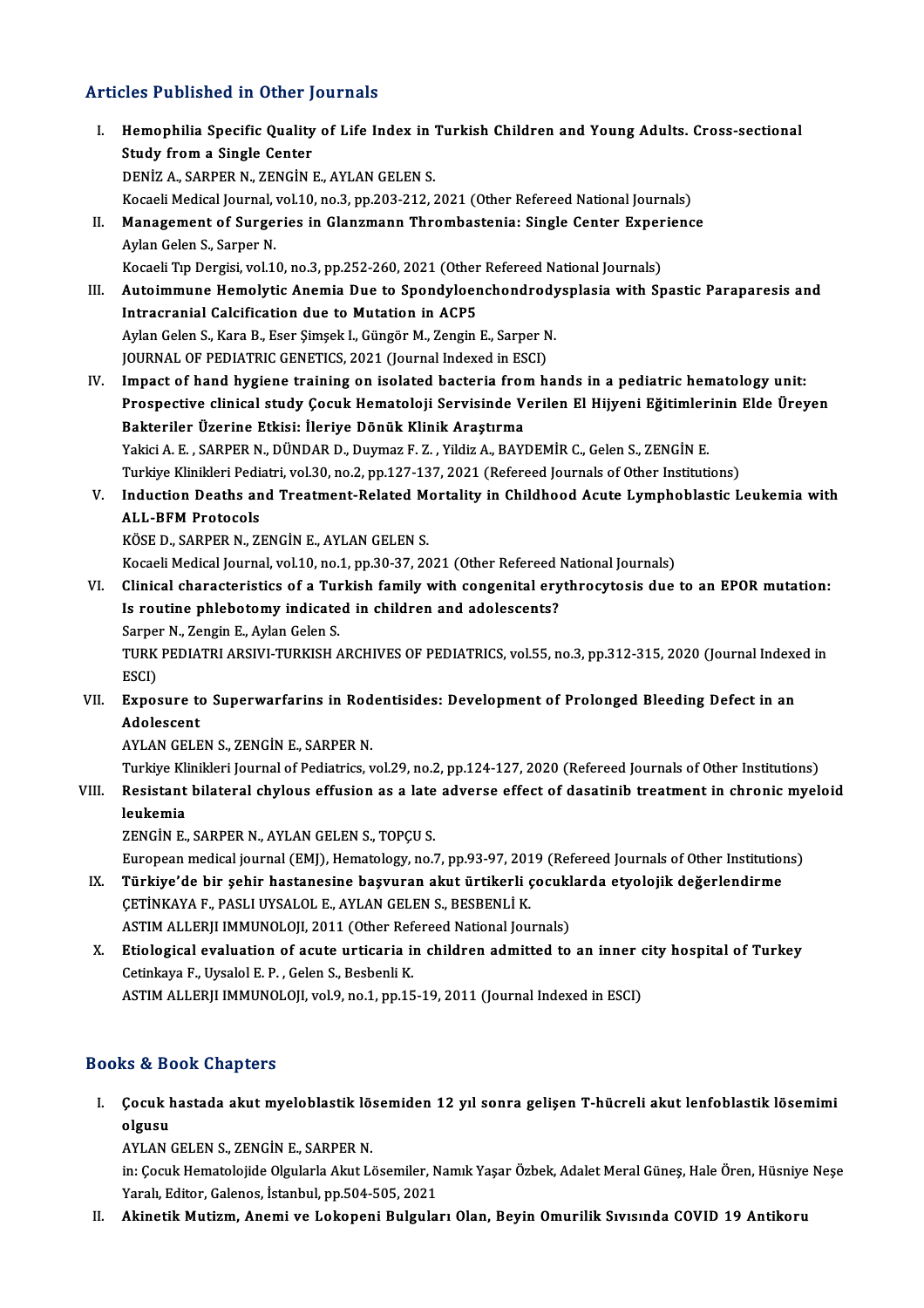Saptanan bir Akut Lenfoblastik Lösemi Olgusu

SARPER N., AYLAN GELEN S., SÖNMEZ H. E., KARA B.

Saptanan bir Akut Lenfoblastik Lösemi Olgusu<br>SARPER N., AYLAN GELEN S., SÖNMEZ H. E. , KARA B.<br>in: ÇOCUK HEMATOLOJİDE OLGULARLA AKUT LÖSEMİLER, Namık Yaşar Özbek, Adalet Meral Güneş, Hale Ören,<br>Hügniye Nese Yaralı Editan C SARPER N., AYLAN GELEN S., SÖNMEZ H. E. , KARA B.<br>in: ÇOCUK HEMATOLOJİDE OLGULARLA AKUT LÖSEMİLER, Namı<br>Hüsniye Neşe Yaralı, Editor, Galenos, İstanbul, pp.114-115, 2021<br>HERATİK SİNÜSOİDAL, OBSTRÜKSİYON SENDROMU GELİSI in: ÇOCUK HEMATOLOJİDE OLGULARLA AKUT LÖSEMİLER, Namık Yaşar Özbek, Adalet Meral Güneş, Hale Ören,<br>Hüsniye Neşe Yaralı, Editor, Galenos, İstanbul, pp.114-115, 2021<br>III. HEPATİK SİNÜSOİDAL OBSTRÜKSİYON SENDROMU GELİŞEN AKUT

## Hüsniye Neşe Yaralı, Editor, Gal<br>HEPATİK SİNÜSOİDAL OBST<br>AZİZOĞLU M., AYLAN GELEN S.<br>in: COCUK HEMATOLOUDE OLC HEPATİK SİNÜSOİDAL OBSTRÜKSİYON SENDROMU GELİŞEN AKUT LENFOBLASTİK LÖSEMİ OLGUSU<br>AZİZOĞLU M., AYLAN GELEN S.<br>in: ÇOCUK HEMATOLOJİDE OLGULARLA AKUT LÖSEMİLER, ÖZBEK NAMIK YAŞAR, GÜNEŞ ADALET MERAL, ÖREN<br>HALE YARALI HÜSNİYE

AZİZOĞLU M., AYLAN GELEN S.<br>in: ÇOCUK HEMATOLOJİDE OLGULARLA AKUT LÖSEMİLER, ÖZBEK NAMIK YAŞAR, GÜN<br>HALE, YARALI HÜSNİYE NEŞE, Editor, GALENOS YAYINEVİ, İstanbul, pp.295-297, 2021<br>Cosuklarda Antifosfalinid Sandromu in: ÇOCUK HEMATOLOJİDE OLGULARLA A<br>HALE, YARALI HÜSNİYE NEŞE, Editor, GAI<br>IV. Cocuklarda Antifosfolipid Sendromu<br>ZENCİN EANIAN CELEN S

## HALE, YARALI HÜSNİYE NEŞ<br>Çocuklarda Antifosfolipid<br>ZENGİN E., AYLAN GELEN S.<br>in: Türkiye Klinikleri Bernate Çocuklarda Antifosfolipid Sendromu<br>ZENGİN E., AYLAN GELEN S.<br>in: Türkiye Klinikleri Romatoloji-Özel Konular, Yazıcı Ayten, Editor, Türkiye Klinikleri (Ortadoğu Reklam Tanıtım<br>Yayıngılık Turizm Fğitim İnsaat Sanayi ve Tisar ZENGİN E., AYLAN GELEN S.<br>in: Türkiye Klinikleri Romatoloji-Özel Konular, Yazıcı Ayten, Editor, Türkiye Klin<br>Yayıncılık Turizm Eğitim İnşaat Sanayi ve Ticaret A.Ş.), Ankara, pp.52-56, 2021<br>ARTERİYEL İSKEMİK İNME İLE RASYUR in: Türkiye Klinikleri Romatoloji-Özel Konular, Yazıcı Ayten, Editor, Türkiye Klini<br>Yayıncılık Turizm Eğitim İnşaat Sanayi ve Ticaret A.Ş.), Ankara, pp.52-56, 2021<br>V. ARTERİYEL İSKEMİK İNME İLE BAŞVURAN HASTADA TANI VE TED

Yayıncılık Turizm<br><mark>ARTERİYEL İSK</mark><br>AYLAN GELEN S.<br>in: COCUV UEMA' ARTERİYEL İSKEMİK İNME İLE BAŞVURAN HASTADA TANI VE TEDAVİ<br>AYLAN GELEN S.<br>in: ÇOCUK HEMATOLOJİDE OLGULARLA TROMBOZ, NAMIK YAŞAR ÖZBEK, HALE ÖREN, AYŞEGÜL ÜNÜVAR, Editor,<br>GALENOS YAYINEVİ, İstanbul pp.61-64-2020 AYLAN GELEN S.<br>in: ÇOCUK HEMATOLOJİDE OLGULARLA TROM<br>GALENOS YAYINEVİ, İstanbul, pp.61-64, 2020<br>COCUKLARDA SERERRAL ARTER TROMBA GALENOS YAYINEVİ, İstanbul, pp.61-64, 2020

## VI. ÇOCUKLARDA SEREBRAL ARTER TROMBOZU<br>SARPER N. AYLAN GELEN S.

in: ÇOCUKLUK ÇAĞINDA TROMBOZ, BETÜL ORHANER, Editor, Türkiye Klinikleri (Ortadoğu Reklam Tanıtım Yayıncılık Turizm Eğitim İnşaat Sanayi ve Ticaret A.Ş.), Ankara, pp.73-78, 2020

## Refereed Congress / Symposium Publications in Proceedings

efereed Congress / Symposium Publications in Proceedings<br>I. Sistemik rekombinan doku plazminogen aktivatörü ile çocuklarda trombolitik tedavi: Çok merkezli<br>Resive dönük selisme Sistemik rekombinan<br>geriye dönük çalışma<br>zencin E. SAPPER N. Y Sistemik rekombinan doku plazminogen aktivatörü ile çocuklarda trombolitik tedavi: Çok merke<br>geriye dönük çalışma<br>ZENGİN E., SARPER N., YAZAL ERDEM A., ODAMAN AL I., SEZGİN EVİM M., YARALI H. N. , BELEN APAK F. B. ,<br>AKCAY

geriye dönük çalışma<br>ZENGİN E., SARPER N., YAZAL ERDEM A., ODAMAN AL I.<br>AKÇAY A., TÜREDİ YILDIRIM A., KARAPINAR T. H. , et al.<br>47. Ulucel Hemateleji Kongresi, Antalya Turkey, 94 Nev ZENGIN E., SARPER N., YAZAL ERDEM A., ODAMAN AL I., SEZGIN EVIM M., YARAL<br>AKÇAY A., TÜREDI YILDIRIM A., KARAPINAR T. H. , et al.<br>47. Ulusal Hematoloji Kongresi, Antalya, Turkey, 04 November 2021, pp.222-223<br>Claramar tramba

- AKÇAY A., TÜREDİ YILDIRIM A., KARAPINAR T. H. , et al.<br>17. Ulusal Hematoloji Kongresi, Antalya, Turkey, 04 November 2021, pp.222-223<br>II. Glanzman trombastenili hastalarda klinik özellikler ve genetik varyantların göste 47. Ulusal Hematoloji Kongresi, Antalya, Turkey, 04 November 2021, pp.2<br>Glanzman trombastenili hastalarda klinik özellikler ve genetik va<br>SARPER N., ZENGİN E., AYLAN GELEN S., KÖKER N., Özsoy S., KÖKER M. Y.<br>47. Ulusal Ham Glanzman trombastenili hastalarda klinik özellikler ve genetik varya<br>SARPER N., ZENGİN E., AYLAN GELEN S., KÖKER N., Özsoy S., KÖKER M. Y.<br>47. Ulusal Hematoloji Kongresi, Antalya, Turkey, 04 November 2021, pp.249<br>Doğum San
- SARPER N., ZENGİN E., AYLAN GELEN S., KÖKER N., Özsoy S., KÖKER M. Y.<br>47. Ulusal Hematoloji Kongresi, Antalya, Turkey, 04 November 2021, pp.249<br>III. Doğum Sonrası Ciddi Hemolize Neden Olan, Transfüzyona Bağımlı Piruvat 47. Ulusal Hematoloji Kongresi, Antalya, Turkey, 04 Nov<br>Doğum Sonrası Ciddi Hemolize Neden Olan, Trans<br>AYLAN GELEN S., IŞIK E., ZENGİN E., ATİK T., SARPER N.<br>13. Ulusal Bodistrik Hamatoloji Kongresi, Antalya Turke Doğum Sonrası Ciddi Hemolize Neden Olan, Transfüzyona Bağımlı Piruvat Kinaz Ek<br>AYLAN GELEN S., IŞIK E., ZENGİN E., ATİK T., SARPER N.<br>13. Ulusal Pediatrik Hematoloji Kongresi, Antalya, Turkey, 14 October 2021, vol.1, pp.10 AYLAN GELEN S., IŞIK E., ZENGİN E., ATİK T., SARPER N.<br>13. Ulusal Pediatrik Hematoloji Kongresi, Antalya, Turkey.<br>IV. Cocukluk çağında İTP: Ülkemizde güncel yaklaşım.<br>ÜNÜVAR A. SEZCİN EVİM M. KARAMAN S. EKER İ. TAYE
- 13. Ulusal Pediatrik Hematoloji Kongresi, Antalya, Turkey, 14 October 2021, vol.1, pp.107-109<br>Çocukluk çağında İTP: Ülkemizde güncel yaklaşım<br>ÜNÜVAR A., SEZGİN EVİM M., KARAMAN S., EKER İ., TAYFUN KÜPESİZ F., ÖZBEK N.Y., E Çocukluk çağında<br>ÜNÜVAR A., SEZGİN<br>Z., ARAL Y. Z. , et al.<br>13. Ulucal Bdiatrik k ÜNÜVAR A., SEZGİN EVİM M., KARAMAN S., EKER İ., TAYFUN KÜPESİZ F., ÖZBEK N. Y<br>Z., ARAL Y. Z. , et al.<br>13. Ulusal Pdiatrik Hematoloji Kongresi, Antalya, Turkey, 14 October 2021, pp.40-41<br>Hafif hemefililerde kanamalar ve ser

V. Hafif hemofililerde kanamalar ve cerrahi işlemler sırasında tedavi deneyimi 13. Ulusal Pdiatrik Hematoloj<br>Hafif hemofililerde kanan<br>AYLAN GELEN S., SARPER N.<br>Aydın Pediatri Derneği 1. Pec Hafif hemofililerde kanamalar ve cerrahi işlemler sırasında tedavi deneyimi<br>AYLAN GELEN S., SARPER N.<br>Aydın Pediatri Derneği 1. Pediatri Çevrimiçi Sempozyumu, Aydın, Turkey, 25 May 2021, pp.15<br>Yenideğende silteltu selunum

- VI. Yenidoğanda ciltaltı, solunum yolu, üst gastrointestinal sistem ve üriner sistem kanamalarıyla<br>seyreden tip 1 glanzman trombastenisi Aydın Pediatri Derneği 1. Pediatri Çevrimiçi !<br>Yenidoğanda ciltaltı, solunum yolu, üst<br>seyreden tip 1 glanzman trombastenisi<br>AZİZOČLUM, Gürnnar B. Basar E.Z., ZENG Yenidoğanda ciltaltı, solunum yolu, üst gastrointestinal sistem ve üriner<br>seyreden tip 1 glanzman trombastenisi<br>AZİZOĞLU M., Gürpınar R., Başar E. Z. , ZENGİN E., GÜNLEMEZ A., AYLAN GELEN S.<br>7 Hamafili Vakalarla Eğitim Som seyreden tip 1 glanzman trombastenisi<br>AZİZOĞLU M., Gürpınar R., Başar E. Z. , ZENGİN E., GÜNLEMEZ<br>7. Hemofili Vakalarla Eğitim Sempozyumu, 18 February 2021<br>Faktör dünevi &ktûé 1 alan sesuk ve sana ariskin bama
- AZİZOĞLU M., Gürpınar R., Başar E. Z. , ZENGİN E., GÜNLEMEZ A., AYLAN GELEN S.<br>7. Hemofili Vakalarla Eğitim Sempozyumu, 18 February 2021<br>VII. Faktör düzeyi &lt;%1 olan çocuk ve genç erişkin hemofili hastalarında yaşam 7. Hemofili Vakalarla Eğitim Sempozyumu, 18 February 2021<br>Faktör düzeyi &lt;%1 olan çocuk ve genç erişkin hemofili hastalarında<br>DENİZ A., SARPER N., ZENGİN E., AYLAN GELEN S., Karadoğan M., DEMİRSOY U.<br>7. Hemofili Vakalarl Faktör düzeyi <%1 olan çocuk ve genç erişkin hemofili hastalarınd<br>DENİZ A., SARPER N., ZENGİN E., AYLAN GELEN S., Karadoğan M., DEMİRSOY U<br>7. Hemofili Vakalarla Eğitim Sempozyumu, Antalya, Turkey, 18 February 2021<br>OPTA
- DENİZ A., SARPER N., ZENGİN E., AYLAN GELEN S., Karadoğan M., DEMİRSOY U.<br>7. Hemofili Vakalarla Eğitim Sempozyumu, Antalya, Turkey, 18 February 2021<br>VIII. ORTA HEMOFİLİ A HASTASI ERGEN BİR KIZIN, TANI ÖNCESİ ORTOPEDİK 7. Hemofili Vakalarla Eğ<br>ORTA HEMOFİLİ A H*l*<br>YAŞADIĞI SORUNLAR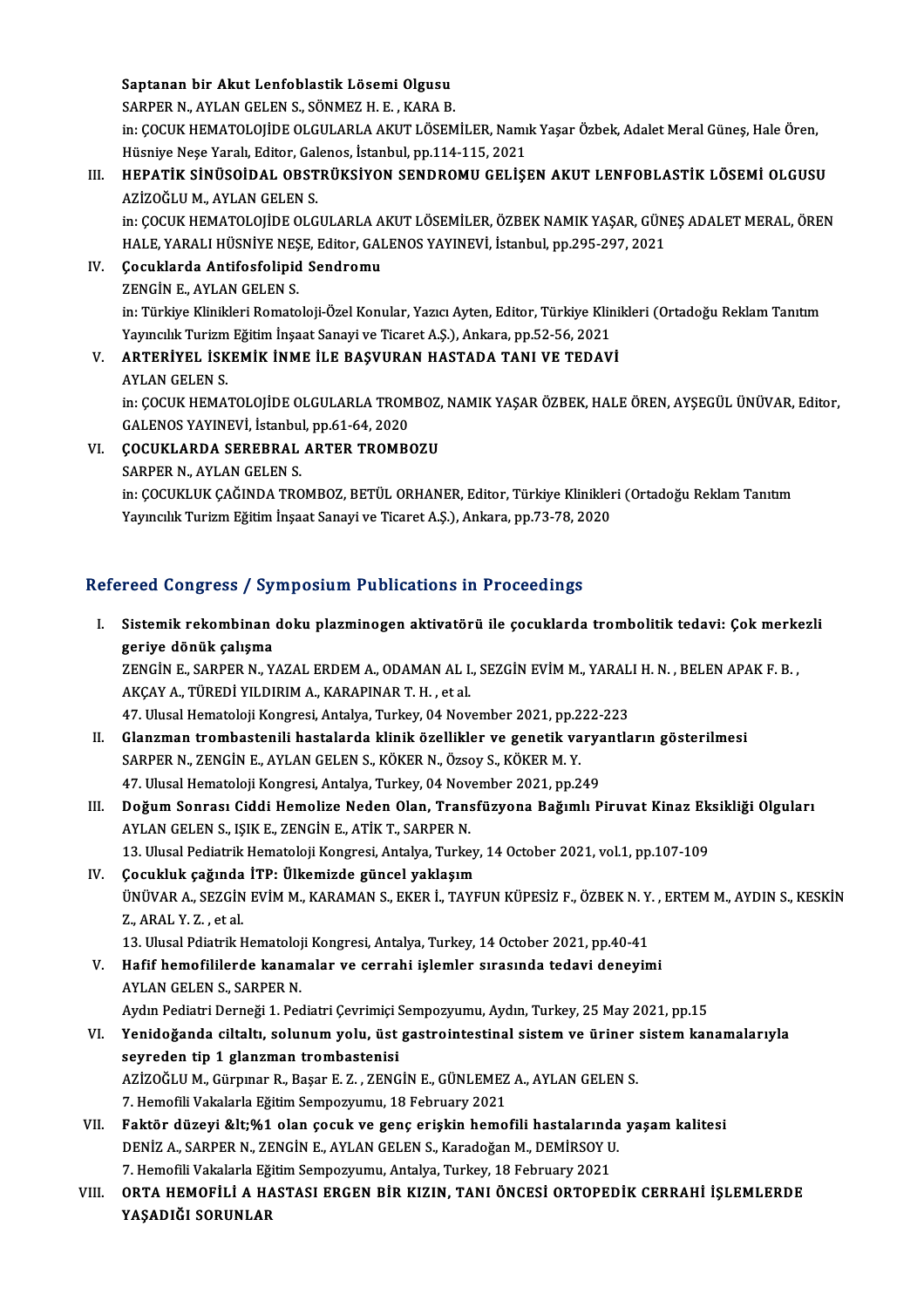AZİZOĞLUM.,AYLANGELENS.,ZENGİNE.,SARPERN.

AZİZOĞLU M., AYLAN GELEN S., ZENGİN E., SARPER N.<br>17TH INTERNATIONAL HEMOPHILIA CONGRESS OF TURKEY, İstanbul, Turkey, 18 - 20 December 2020<br>VÜKSEK I ÖKOSİT SAYISI İLE BASVURAN AKUT I ÖSEMİLİ COCUKLARDA, LÖKOEEREZ VE BAS

AZİZOĞLU M., AYLAN GELEN S., ZENGİN E., SARPER N.<br>17TH INTERNATIONAL HEMOPHILIA CONGRESS OF TURKEY, İstanbul, Turkey, 18 - 20 December 2020<br>IX. YÜKSEK LÖKOSİT SAYISI İLE BAŞVURAN AKUT LÖSEMİLİ ÇOCUKLARDA, LÖKOFEREZ VE 17TH INTERNATIO<br>YÜKSEK LÖKOSİT<br>GEREKLİ MİDİR?<br>AVLAN CELEN S. S. YÜKSEK LÖKOSİT SAYISI İLE BAŞVU<br>GEREKLİ MİDİR?<br>AYLAN GELEN S., SARPER N., ZENGİN E.<br>46 III USAL HEMATOLOU KONCPESI T.. GEREKLİ MİDİR?<br>AYLAN GELEN S., SARPER N., ZENGİN E.<br>46. ULUSAL HEMATOLOJİ KONGRESİ, Turkey, 28 - 31 October 2020, pp.89<br>Eltrambanag Tharany in Badiatris Asuta and Chronis Immuna Thr

- AYLAN GELEN S., SARPER N., ZENGİN E.<br>46. ULUSAL HEMATOLOJİ KONGRESİ, Turkey, 28 31 October 2020, pp.89<br>X. Eltrombopag Therapy in Pediatric Acute and Chronic Immune Thrombocytopenia<br>AZİZOĞLU M. ZENÇİN E. AYLAN CELEN S. SA 46. ULUSAL HEMATOLOJİ KONGRESİ, Turkey, 28 - 31 C<br>Eltrombopag Therapy in Pediatric Acute and Chi<br>AZİZOĞLU M., ZENGİN E., AYLAN GELEN S., SARPER N.<br>International Society on Thrombosis and Haemestasis ( Eltrombopag Therapy in Pediatric Acute and Chronic Immune Thrombocytopen<br>AZİZOĞLU M., ZENGİN E., AYLAN GELEN S., SARPER N.<br>International Society onThrombosis and Haemostasis 2020, Milan, Italy, 12 - 14 July 2020<br>ELTROMBORA AZİZOĞLU M., ZENGİN E., AYLAN GELEN S., SARPER N.<br>International Society on Thrombosis and Haemostasis 2020, Milan, Italy, 12 - 14 July 2020<br>XI. ELTROMBOPAG THERAPHY IN PEDIATRIC ACUTE AND CHRONIC IMMUNE THROMBOCYTOPENIA
- International Society onThrombosis and Haemostasis 2020, Milan, Italy, 12 14 July 2020<br>ELTROMBOPAG THERAPHY IN PEDIATRIC ACUTE AND CHRONIC IMMUNE THRO<br>AZİZOĞLUM., ZENGİN E., AYLAN GELEN S., SARPER N.<br>ISTH 2020 VIRTUAL CO ELTROMBOPAG THERAPHY IN PEDIATRIC ACUTE AND CHRONIC IMI<br>AZİZOĞLU M., ZENGİN E., AYLAN GELEN S., SARPER N.<br>ISTH 2020 VIRTUAL CONGRESS, United States Of America, 12 - 14 July 2020<br>DİAMOND BI ACKEAN ANEMİSİNDE KI İNİK ÖZELLİK AZİZOĞLU M., ZENGİN E., AYLAN GELEN S., SARPER N.<br>ISTH 2020 VIRTUAL CONGRESS, United States Of America, 12 - 14 July 2020<br>XII. DİAMOND BLACKFAN ANEMİSİNDE KLİNİK ÖZELLİKLER VE TEDAVİ TEK MERKEZ DENEYİMİ<br>KÖSE D. ZENCİN E. A
- ISTH 2020 VIRTUAL CONGRESS, United States Of<br>DIAMOND BLACKFAN ANEMISINDE KLINIK<br>KÖSE D., ZENGIN E., AYLAN GELEN S., SARPER N.<br>6. HUSAL PEDIATRIK HEMATOLOU SEMBOZYUM DİAMOND BLACKFAN ANEMİSİNDE KLİNİK ÖZELLİKLER VE TEDAVİ TEK M<br>KÖSE D., ZENGİN E., AYLAN GELEN S., SARPER N.<br>6. ULUSAL PEDİATRİK HEMATOLOJİ SEMPOZYUMU, Adana, Turkey, 3 - 06 May 2018<br>Qıyılaşıyarla Takrarlayan Hamanaritanıyı KÖSE D., ZENGİN E., AYLAN GELEN S., SARPER N.<br>6. ULUSAL PEDİATRİK HEMATOLOJİ SEMPOZYUMU, Adana, Turkey, 3 -<br>XIII. Ovulasyonla Tekrarlayan Hemoperitonyum: Faktör V Eksikliği<br>AVLAN CELEN S
- **6. ULUSAL PEDIA<br>Ovulasyonla Te<br>AYLAN GELEN S.<br>VL UEVES UEMOL** Ovulasyonla Tekrarlayan Hemoperitonyum: Faktör V Eksikliği<br>AYLAN GELEN S.<br>VI. HEVES HEMOFİLİ VAKALARLA EĞİTİM SEMPOZYUMU, Antalya, Turkey, 21 - 23 February 2020, pp.55-57<br>ACRE CENİNDEKİ MUTASYONLA İLİSKİLİ OTOİMMÜN UEMOLİT
- AYLAN GELEN S.<br>VI. HEVES HEMOFİLİ VAKALARLA EĞİTİM SEMPOZYUMU, Antalya, Turkey, 21 23 February 20<br>XIV. ACP5 GENİNDEKİ MUTASYONLA İLİŞKİLİ OTOİMMÜN HEMOLİTİK ANEMİ, SEREBRAL<br>KALSİFİKASYONLAR, SPONDİLOENKONDROPLAZİ VI. HEVES HEMOFİLİ VAKALARLA EĞİTİM SEMPOZYUMI<br>ACP5 GENİNDEKİ MUTASYONLA İLİŞKİLİ OTOİMM<br>KALSİFİKASYONLAR, SPONDİLOENKONDROPLAZİ<br>ZENÇİN E. KARA B. SARRER N. DOĞAN A. ESER SİMSEL ACP5 GENİNDEKİ MUTASYONLA İLİŞKİLİ OTOİMMÜN HEMOLİTİK ANEMİ, SEREBRAL<br>KALSİFİKASYONLAR, SPONDİLOENKONDROPLAZİ<br>ZENGİN E., KARA B., SARPER N., DOĞAN A., ESER ŞİMŞEK I., AYLAN GELEN S., AYDOĞAN M., BEK K.<br>45 III USAL HEMATOLO KALSİFİKASYONLAR, SPONDİLOENKONDROPLAZİ<br>ZENGİN E., KARA B., SARPER N., DOĞAN A., ESER ŞİMŞEK I., AYLAN GELEN S., A<br>45.ULUSAL HEMATOLOJİ KONGRESİ, Turkey, 30 October - 02 November 2019<br>EDİNSEL ARLASTİK ANEMİLİ COCUKLARDA İM ZENGİN E., KARA B., SARPER N., DOĞAN A., ESER ŞİMŞEK I., AYLAN GELEN S., AYDOĞAN M., B<br>45.ULUSAL HEMATOLOJİ KONGRESİ, Turkey, 30 October - 02 November 2019<br>XV. EDİNSEL APLASTİK ANEMİLİ ÇOCUKLARDA İMMUN-SUPRESİF TEDAVİ YANI
- 45.ULUSAL HEMATOLOJİ KONGRESİ, Turkey, 30 Octob<br>EDİNSEL APLASTİK ANEMİLİ ÇOCUKLARDA İMN<br>ZENGİN E., AYLAN GELEN S., ÖZKAN Y. E. , SARPER N.<br>45 III USAL HEMATOLOJİ KONGRESİ, Antalya Turkay. EDİNSEL APLASTİK ANEMİLİ ÇOCUKLARDA İMMUN-SUPRESİF TEDAVİ YANIT<br>ZENGİN E., AYLAN GELEN S., ÖZKAN Y. E. , SARPER N.<br>45.ULUSAL HEMATOLOJİ KONGRESİ, Antalya, Turkey, 30 October - 02 November 2019<br>1 ÖSEMİ KEMOTERARİSİ SIRASIND ZENGİN E., AYLAN GELEN S., ÖZKAN Y. E. , SARPER N.<br>45.ULUSAL HEMATOLOJİ KONGRESİ, Antalya, Turkey, 30 October - 02 November 2019<br>XVI. LÖSEMİ KEMOTERAPİSİ SIRASINDA GELİŞEN HEPATİK VENO-OKLUSİV HASTALIK/SİNUZOİDAL<br>OPSTR
- 45.ULUSAL HEMATOLOJİ KONGRESİ, Antalya, Turkey<br>LÖSEMİ KEMOTERAPİSİ SIRASINDA GELİŞEN H<br>OBSTRUKSİYON SENDROMU: 4 OLGU SUNUMU<br>AYLAN CELEN S. ZENÇİN E. SAPPER N LÖSEMİ KEMOTERAPİSİ SIRASINDA<br>OBSTRUKSİYON SENDROMU: 4 OLGI<br>AYLAN GELEN S., ZENGİN E., SARPER N.<br>45 III USAL HEMATOLOU KONGPESL AR 0BSTRUKSİYON SENDROMU: 4 OLGU SUNUMU<br>AYLAN GELEN S., ZENGİN E., SARPER N.<br>45.ULUSAL HEMATOLOJİ KONGRESİ, Antalya, Turkey, 30 October - 02 November 2019, pp.180<br>ACPE CENİNDEKİ MUTASYONI A İLİSKİLİ OTOİMMUN HEMOLİTİK ANEMİ,

- AYLAN GELEN S., ZENGİN E., SARPER N.<br>45.ULUSAL HEMATOLOJİ KONGRESİ, Antalya, Turkey, 30 October 02 November 2019, pp.180<br>XVII. ACP5 GENİNDEKİ MUTASYONLA İLİŞKİLİ OTOİMMUN HEMOLİTİK ANEMİ, SEREBRAL<br>KALSİFİKASYONLAR, S 45.ULUSAL HEMATOLOJİ KONGRESİ, Antalya, Turkey, 30<br>ACP5 GENİNDEKİ MUTASYONLA İLİŞKİLİ OTOİMM<br>KALSİFİKASYONLAR, SPONDİLOENKONDROPLAZİ<br>ZENÇİN E. KARA B. SARRER N. DOĞAN A. ESER SİMSEL ACP5 GENİNDEKİ MUTASYONLA İLİŞKİLİ OTOİMMUN HEMOLİTİK ANEMİ, SEREBRAL<br>KALSİFİKASYONLAR, SPONDİLOENKONDROPLAZİ<br>ZENGİN E., KARA B., SARPER N., DOĞAN A., ESER ŞİMŞEK I., AYLAN GELEN S., AYDOĞAN M., BEK K.<br>45 III USAL HEMATOLO KALSİFİKASYONLAR, SPONDİLOENKONDROPLAZİ<br>ZENGİN E., KARA B., SARPER N., DOĞAN A., ESER ŞİMŞEK I., AYLAN GELEN S., A<br>45.ULUSAL HEMATOLOJİ KONGRESİ, Antalya, Turkey, 30 - 02 November 2019<br>20lut mualamanistik lösemili bastada
- 45.ULUSAL HEMATOLOJI KONGRESI, Antalya, Turkey, 30 02 November 2019<br>XVIII. aakut myelomonistik lösemili hastada inv16 germline mutasyonu olgu sunumu 45.ULUSAL HEMATOLOJİ KONGRESİ, Antalya, Turkey, 30 - 02 November 2019<br>aakut myelomonistik lösemili hastada inv16 germline mutasyonu olgu sunu<br>ZENGİN E., AYLAN GELEN S., SIRMA EKMEKCİ S., perçin paçal f., ABACI N., SARPER N aakut myelomonistik lõsemili hastada inv16 germline mutasyonu olgu sunumu<br>ZENGİN E., AYLAN GELEN S., SIRMA EKMEKCİ S., perçin paçal f., ABACI N., SARPER N.<br>45. ulusal hematoloji kongresi, Antalya, Turkey, 30 October - 02 N
	- 45. ulusal hematoloji kongresi, Antalya, Turkey, 30 October 02 November 2019, pp.117<br>XIX. Akut myelomonositik lösemili hastada inv16 germline mutasyonu olgu sunumu 45. ulusal hematoloji kongresi, Antalya, Turkey, 30 October - 02 November 201<br>Akut myelomonositik lösemili hastada inv16 germline mutasyonu olgı<br>ZENGİN E., AYLAN GELEN S., SIRMA EKMEKCİ S., Paçal F., ABACI N., SARPER N.<br>45 Akut myelomonositik lösemili hastada inv16 germline mutasyonu olgu s<br>ZENGİN E., AYLAN GELEN S., SIRMA EKMEKCİ S., Paçal F., ABACI N., SARPER N.<br>45. Ulusal Hematoloji Kongresi, Antalya, Turkey, 30 October - 02 November 2019
	- 45. Ulusal Hematoloji Kongresi, Antalya, Turkey, 30 October 02 November 2019<br>XX. AKUT MYELOMONOSİTİK LÖSEMİLİ HASTADA İNV16 GERMLİNE MUTASYONU OLGU SUNUMU ZENGİN E., AYLAN GELEN S., EKMEKÇİ S., PAÇAL F., ABACI N., SARPER N. AKUT MYELOMONOSİTİK LÖSEMİLİ HASTADA İNV16 GERMLİNE MUTASYONU<br>ZENGİN E., AYLAN GELEN S., EKMEKÇİ S., PAÇAL F., ABACI N., SARPER N.<br>45.ULUSAL HEMATOLOJİ KONGRESİ, Antalya, Turkey, 30 October - 02 November 2019<br>Thrombolytis ZENGİN E., AYLAN GELEN S., EKMEKÇİ S., PAÇAL F., ABACI N., SARPER N.<br>45.ULUSAL HEMATOLOJİ KONGRESİ, Antalya, Turkey, 30 October - 02 November 2019<br>XXI. Thrombolytic therapy in pediatric patients. Dosage and complicatio
	- 45.ULUSAL<br>Thrombol<br>activator.<br>SAPPEP N Thrombolytic therapy in pediatric patients. Dosa<br>activator.<br>SARPER N., ZENGİN E., AYLAN GELEN S., BABAOĞLU A.<br>24. Congress of European Hematology Association 12. activator.<br>24. Congress of European Hematology Association, 13 - 16 June 2019<br>24. Congress of European Hematology Association, 13 - 16 June 2019

SARPER N., ZENGİN E., AYLAN GELEN S., BABAOĞLU A.<br>24. Congress of European Hematology Association, 13 - 16 June 2019<br>XXII. 6 GASTROİNTESTİNAL SİSTEM YAKINMALARI, BAŞAĞRISI VE KAŞINTININ AYIRICI TANISINDA 24. Congress of European Hematology Association, 13 - 16 June 2019<br>GASTROİNTESTİNAL SİSTEM YAKINMALARI, BAŞAĞRISI VE KAŞINTININ AYIRICI TANISINDA<br>KONJENİTAL ERİTROSİTOZ DÜŞÜNÜLMELİDİR. UZUN SÜRE İZLENEN YEDİ OLGUNUN SUNUMU GASTROİNTESTİNAL SİSTEM YAKIN<br>KONJENİTAL ERİTROSİTOZ DÜŞÜNÜ<br>SARPER N., ZENGİN E., AYLAN GELEN S.<br>EE TÜPK PEDİATPI KONGPESİ CURIYA KONJENİTAL ERİTROSİTOZ DÜŞÜNÜLMELİDİR. UZUN SÜRE İZLENEN YEDİ OLGUNUN SUNUMU<br>SARPER N., ZENGİN E., AYLAN GELEN S.<br>55.TÜRK PEDİATRİ KONGRESİ, Cyprus (Kktc), 28 April - 02 May 2019, vol.54

XXIII. SUPERWARFARİN İÇEREN FARE ZEHİRİNE MARUZ KALAN BİR ADOLESANDA GELİŞEN UZUN SÜRELİ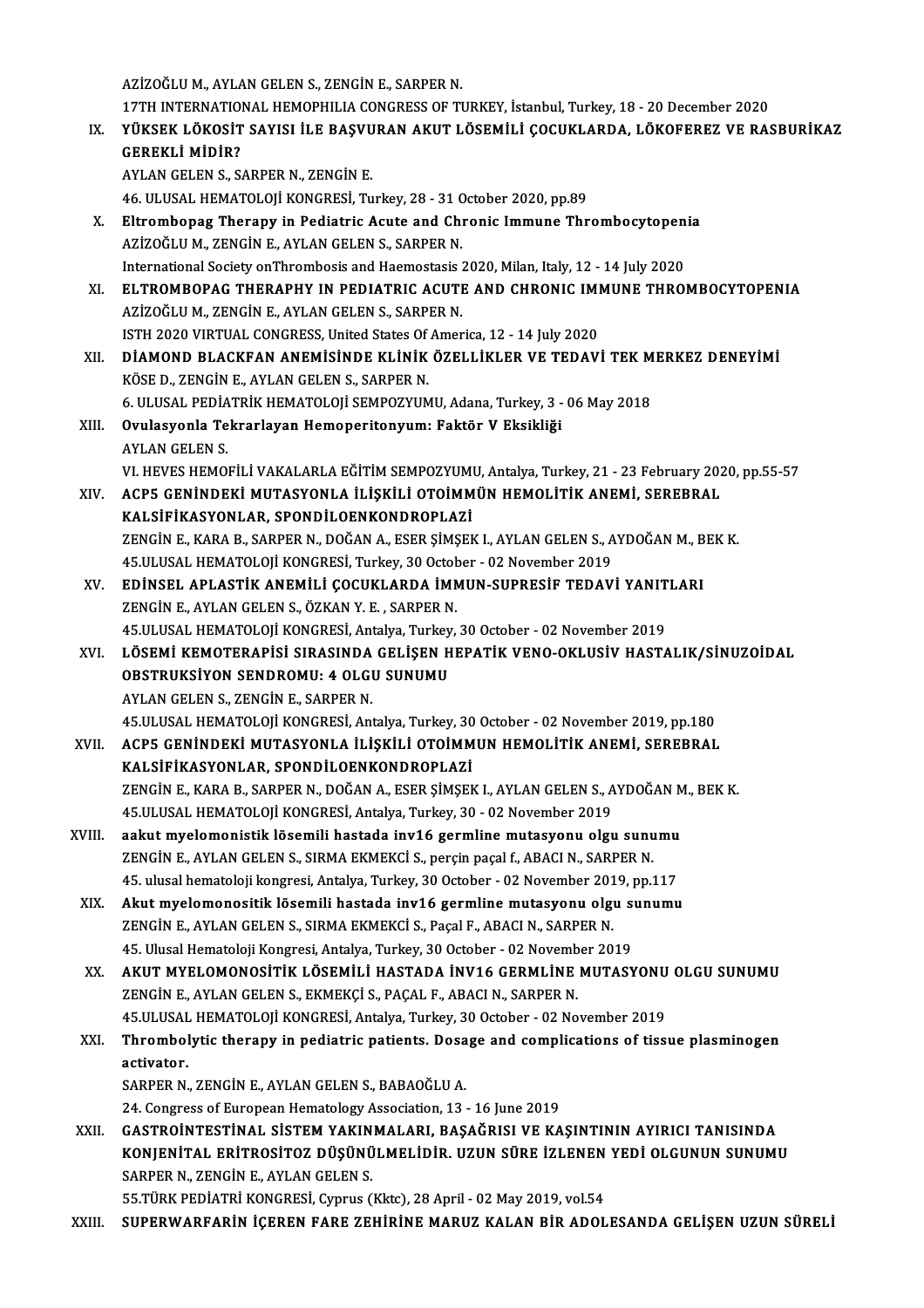|             | PIHTILAŞMA KUSURU:BU ZEHİRLERİN BİLİNÇSİZ KULLANIMI TEHLİKE YARATIYOR.                                                                         |
|-------------|------------------------------------------------------------------------------------------------------------------------------------------------|
|             | SARPER N., ZENGIN E., AYLAN GELEN S.                                                                                                           |
|             | 12.ULUSAL PEDİATRİK HEMATOLOJİ KONGRESİ, Konya, Turkey, 24 - 27 April 2019                                                                     |
| XXIV.       | DEFERASIROKS KULLANAN HASTALARDA GÖRÜLEN CIDDI GASTROINTESTINAL VE NEFROLOIK YAN                                                               |
|             | ETKİLER. ÜÇ OLGU SUNUMU                                                                                                                        |
|             | AYLAN GELEN S., ZENGİN E., SARPER N., ER ZAMAN A., UNCUOĞLU A., BEK K.                                                                         |
|             | 12. ULUSAL PEDİATRİK HEMAOLOJİ KONGRESİ, Konya, Turkey, 24 - 27 April 2019                                                                     |
| XXV.        | Akut Lenfoblastik Lösemili Çocuk Hastalarda Üç Ayrı Protokolün Uzun Dönem Sonuçları: Tek Merkez                                                |
|             | Deneyimi                                                                                                                                       |
|             | ZENGİN E., SARPER N., KÖSE D., AYLAN GELEN S.                                                                                                  |
|             | 12. Ulusal Pediatrik Hematoloji Kongresi, Konya, Turkey, 24 - 27 April 2019                                                                    |
| XXVI.       | ERITROPOETIN RESEPTÖR MUTASYONUNA BAĞLI KONJENITAL ERITROİTOZU OLAN AİLENIN KLINIK                                                             |
|             | ÖZELLİKLERİ: ÇOCUKLARDA VE ADOLESANLARDA DÜZENLİ FLEBOTOMİ GEREKİR Mİ?                                                                         |
|             | SARPER N., ZENGIN E., AYLAN GELEN S.                                                                                                           |
|             | 12.ULUSAL PEDİATRİK HEMATOLOJİ KONGRESİ, Konya, Turkey, 23 - 27 April 2019                                                                     |
| XXVII.      | GLANZMAN TROMBASTENİ TANILI HASTALARIN KLİNİK ÖZELLİKLERİ VE CERRAHİ GİRİŞİMLERDEKİ                                                            |
|             | <b>DESTEK TEDAVILERI</b>                                                                                                                       |
|             | AYLAN GELEN S., SARPER N.                                                                                                                      |
|             | 16. ULUSLARARASI TÜRKİYE HEMOFİLİ KONGRESİ, Antalya, Turkey, 14 - 17 April 2019                                                                |
| XXVIII.     | Exposure to superwarfarin containing rodentisides. Report of two boys with long-lasting<br>coagulopathy. An underestimated public health issue |
|             | AYLAN GELEN S., ZENGIN E., SARPER N.                                                                                                           |
|             | 12th Annual Congress of the European Association for Haemophilia and Allied Disorders, 6 - 08 February 2019                                    |
| XXIX.       | Nötropenisi olan çocukta ayırıcı tanı ve tedavi                                                                                                |
|             | <b>AYLAN GELEN S.</b>                                                                                                                          |
|             | 11. Çocuk sağlığı toplantısı, Kocaeli, Turkey, 14 December 2018                                                                                |
| XXX.        | Ülkemizde pediatrik hematoloji kliniklerinde tromboz: Çok merkezli çalışma sonuçları                                                           |
|             | ÖREN H., TÜFEKÇI Ö., SEZGIN EVIM M., BAYTAN B., GÜNEŞ A. M. , ÇAKMAKLI H. F. , ERTEM M., ERKOL TUNCER G. H.                                    |
|             | İLERİ D. T., AYLAN GELEN S., et al.                                                                                                            |
|             | 44.ULUSAL HEMATOLOJİ KONGRESİ, Antalya, Turkey, 31 October - 03 November 2018                                                                  |
| XXXI.       | HEALTH-RELATED QUALITY OF LIFE OF CHILDREN WITH ACUTE LYMPHOBLASTIC LEUKEMIA IN                                                                |
|             | MAINTENANCE AND AFTER TREATMENT                                                                                                                |
|             | KARACA Ö., ZENGİN E., SARPER N., AYLAN GELEN S., BAYDEMİR C.                                                                                   |
|             | 11TH BIENNIAL CHILDHOOD LEUKEMIA AND LYMPHOMA SYMPOIUM, Helsinki, Finland, 21 - 22 May 2018                                                    |
| XXXII.      | RESISTANT MASSIVE BILATERAL CHYLEOUS EFFUSION ON THE 43TH MONTH OF DASATINIB                                                                   |
|             | TREATMENT IN CHRONIC PHASE CHRONIC MYELOID LEUKEMIA                                                                                            |
|             | AYLAN GELEN S., ZENGİN E., SARPER N., ŞENGÜN M., AVCI A., TOPÇU S.                                                                             |
|             | 11TH BIENNIAL CHILDHOOD LEUKEMIA AND LYMPHOMA SYMPOSIUM, Helsinki, Finland, 21 - 22 May 2018                                                   |
| XXXIII.     | Resistant massive bilateral chyleous effusion on the 43th month of dasatinib treatment in chronic                                              |
|             | phase chronic myeloid leukemia<br>AYLAN GELEN S., ZENGIN E., SARPER N., ŞENGÜN M., AVCI A., TOPÇU S.                                           |
|             | 11th Biennual Childhood Leukemia and lymphoma Symposium, Helsinki, Finland, 20 - 22 May 2018                                                   |
| XXXIV.      | Health-related quality of life of children with acute lymphoblastic leukemia in maintenance and after                                          |
|             | treatmant                                                                                                                                      |
|             | Karaca Ö., ZENGİN E., SARPER N., AYLAN GELEN S., BAYDEMİR C.                                                                                   |
|             | 11th Biennual Childhood Leukemia and lymphoma Symposium, 20 - 22 May 2018                                                                      |
| <b>XXXV</b> | AKUT LENFOBLASTIK LÖSEMI TANILI ÇOCUKLARIN İDAME TEDAVISINDE VE SONRASINDA YAŞAM                                                               |
|             | KALİTELERİNİN DEĞERLENDİRİLMESİ                                                                                                                |
|             | KARACA Ö., ZENGİN E., AYLAN GELEN S., SARPER N.                                                                                                |
|             | 6.ULUSAL PEDİATRİK HEMATOLOJİ SEMPOZYUMU, Adana, Turkey, 3 - 06 May 2018                                                                       |
| XXXVI.      | Çocukluk çağı akut lenfoblastik lösemili hastalarda gelişen osteonekroz olguları ve özellikleri çok                                            |
|             |                                                                                                                                                |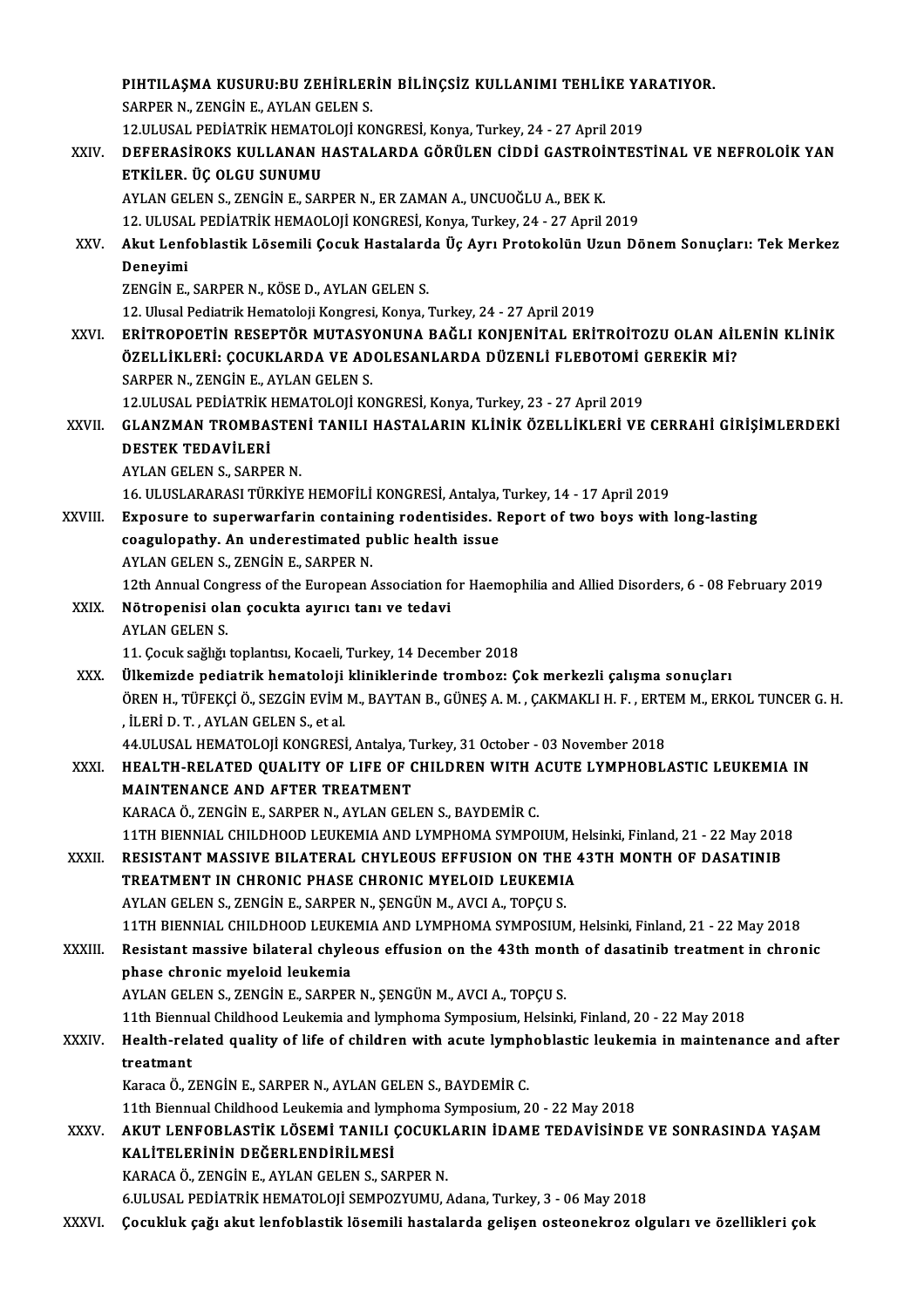merkezli çalışma

merkezli çalışma<br>SAL E., YENİCESU İ., KOÇAK Ü., KAYA Z., YILDIRMAK Z. Y. , CELKAN T., DİKME G., SUNAMAK E., IŞIK M., ÖZBEK N., et me<br>SA<br>al. SAL E., YENİCESU İ., KOÇAK Ü., KAYA Z., YILDIRMAK Z. Y. , CELKAN T., DİKME G., SUNAMAK E., IŞIK<br>al<br>6. ULUSAL PEDİATRİK HEMATOLOJİ SEMPOZYUMU, Adana, Turkey, 3 - 06 May 2018, pp.101-102<br>YAYCIN TROMBOZLA CELEN HASTADA TROMBO

al.<br>6. ULUSAL PEDİATRİK HEMATOLOJİ SEMPOZYUMU, Adana, Turkey, 3 - 06 May 2018, pp.101-102<br>XXXVII. YAYGIN TROMBOZLA GELEN HASTADA TROMBOLİTİK TEDAVİ: BEHÇET HASTALIĞI

- 6. ULUSAL PEDİATRİK HEMATOLOJİ SEMPOZYUMU, Adana, Turkey, 3 06 May 2018, pp.101<br>YAYGIN TROMBOZLA GELEN HASTADA TROMBOLİTİK TEDAVİ: BEHÇET HASTALI<br>ZENGİN E., SEVEN KARAMAN D., AYLAN GELEN S., BABAOĞLU K., UNCUOĞLU A., SAR YAYGIN TROMBOZLA GELEN HASTADA TROMBOLİTİK TEDAVİ: BEHÇ<br>ZENGİN E., SEVEN KARAMAN D., AYLAN GELEN S., BABAOĞLU K., UNCUOĞLU<br>6. ULUSAL PEDİATRİK HEMATOLOJİ SEMPOZYUMU, Turkey, 3 - 06 May 2018<br>Kranik Craft Vareys Hast Hastalı 6. ULUSAL PEDİATRİK HEMATOLOJİ SEMPOZYUMU, Turkey, 3 - 06 May 2018
- XXXVIII. Kronik Graft Versus Host Hastalığı Gelişen Lösemi Tanılı Hastada Ölümcül Syreden Yaygın Santral<br>Sinir Sistemi Vasküliti ZENGİN E., SARPER N., KARA B., BAYRAK Y. E., SAKARYA GÜNEŞ A., AYLAN GELEN S. Sinir Sistemi Vasküliti<br>ZENGİN E., SARPER N., KARA B., BAYRAK Y. E. , SAKARYA GÜNEŞ A., AYLAN GELEN S.<br>10. Kemik İliği Transplantasyonu Ve Hücresel Tedaviler Kongresi, Antalya, Turkey, 1 - 03 March 2018<br>QUALITY OF LIEE IN

- XXXIX. QUALITY OF LIFE IN CHILDREN AND YOUNG ADULTS WITHHEMOPHILIA HAVING FACTOR LEVEL 1<br>DENIZ A., SARPER N., ZENGIN E., AYLAN GELEN S., Karadoğan M., DEMIRSOY U. 10. Kemik İliği Transplantasyonu Ve Hücresel Tedaviler Kongresi, Antalya, Turk<br>QUALITY OF LIFE IN CHILDREN AND YOUNG ADULTS WITHHEMOPHIL<br>DENİZ A., SARPER N., ZENGİN E., AYLAN GELEN S., Karadoğan M., DEMİRSOY U.<br>11TH ANNUAL 11TH ANNUAL CONGRESS OF THE EUROPEAN ASSOCIATION FOR HEMOPHLIA AND ALLIED DISORDERS 2018, DENİZ A., SARPER N., ZENGİN E., AYLAN GELEN S.,<br>11TH ANNUAL CONGRESS OF THE EUROPEAN ASS<br>Madrid, Spain, 7 - 09 February 2018, vol.1, pp.123<br>Down sandromlu sasuk bastaların akut lösen 11TH ANNUAL CONGRESS OF THE EUROPEAN ASSOCIATION FOR HEMOPHLIA A<br>Madrid, Spain, 7 - 09 February 2018, vol.1, pp.123<br>XL. Down sendromlu çocuk hastaların akut lösemilerinde tedavi sonuçları<br>AVLAN CELEN S. SARRER N. ZENCİN E
	- Madrid, Spain, 7 09 February 2018, vol<br>Down sendromlu çocuk hastaların a<br>AYLAN GELEN S., SARPER N., ZENGİN E.<br>43 Hlucel Hemateleji Kongresi Antalya ( Down sendromlu çocuk hastaların akut lösemilerinde tedavi so<br>AYLAN GELEN S., SARPER N., ZENGİN E.<br>43. Ulusal Hematoloji Kongresi Antalya, Turkey, 1 - 04 November 2017<br>Felttär dürevil elen sosuk ve sens eriskin hemefili has AYLAN GELEN S., SARPER N., ZENGİN E.<br>43. Ulusal Hematoloji Kongresi Antalya, Turkey, 1 - 04 November 2017<br>XLI. Faktör düzeyi1 olan çocuk ve genç erişkin hemofili hastalarında yaşam kalitesinin belirlenmesi
	- 43. Ulusal Hematoloji Kongresi Antalya, Turkey, 1 04 November 2017<br>Faktör düzeyi1 olan çocuk ve genç erişkin hemofili hastalarında yaşar<br>SARPER N., DENİZ A., ZENGİN E., AYLAN GELEN S., Karadoğan M., DEMİRSOY U.<br>42 ULUSAL Faktör düzeyi1 olan çocuk ve genç erişkin hemofili hastalarında yaşar<br>SARPER N., DENİZ A., ZENGİN E., AYLAN GELEN S., Karadoğan M., DEMİRSOY U.<br>43.ULUSAL HEMATOLOJİ KONGRESİ ANTALYA, Turkey, 1 - 04 November 2017<br>Kanianital SARPER N., DENİZ A., ZENGİN E., AYLAN GELEN S., Karadoğan M., DEM<br>43.ULUSAL HEMATOLOJİ KONGRESİ ANTALYA, Turkey, 1 - 04 Novemb<br>XLII. Konjenital Faktör V eksikliği olan olguların kanama özellikleri<br>7ENCİN E. SARRER N. DEMİR
	- 43.ULUSAL HEMATOLOJİ KONGRESİ ANTALYA, Turkey, 1 04 November 2017<br>Konjenital Faktör V eksikliği olan olguların kanama özellikleri<br>ZENGİN E., SARPER N., DEMİRSOY U., AYLAN GELEN S. 14. Türkiye Hemofili Kongresi, Turkey, 12 - 15 April 2017
	- XENGİN E., SARPER N., DEMİRSOY U., AYLAN GELEN S.<br>14. Türkiye Hemofili Kongresi, Turkey, 12 15 April 2017<br>XLIII. Cocukluk çağı akut myeloid lösemi hastalarında koruyucu antibiyotik ve antifungal kullanılmadığında<br>Anfaksi 14. Türkiye Hemofili Kongresi, Turkey, 12 - 15 April 2017<br>Çocukluk çağı akut myeloid lösemi hastalarında koruyucu antibiyotik ve antifungal kullanılmadığı<br>enfeksiyona bağlı ölüm sıklığı fazladır. Türkiye'xxden tek merkezin Çocukluk çağı akut myeloid lösemi hastalarında koruyucu antibiyotik ve antifungal kullanılmadığında<br>enfeksiyona bağlı ölüm sıklığı fazladır. Türkiye'xxden tek merkezin retrospektif kohort çalışması<br>ZENGİN E., SARPER N., AY enfeksiyona bağlı ölüm sıklığı fazladır. Türkiye'xxden tek merkezin retrospektif kohort çalışması<br>ZENGİN E., SARPER N., AYLAN GELEN S., DEMİRSOY U., KARADOĞAN M., CAKI KILIC S., CAKI KILIC S., CAKI KILIC S.,<br>ÖNCEL S., ARIS ZENGİN E., SARPER N., AYLAN GELEN S., DEMİRSOY U., KARADOĞAN M.,<br>ÖNCEL S., ARISOY E. S. , et al.<br>11. Ulusal Pediatrik Hematoloji Kongresi İzmir, Turkey, 4 - 07 May 2017<br>Süt çocuğu olut lanfablastik lösemi olayıları

XLIV. Süt çocuğu akut lenfoblastik lösemi olguları 11. Ulusal Pediatrik Hematoloji Kongresi İzmir, Turkey, 4 - 07 May<br>Süt çocuğu akut lenfoblastik lösemi olguları<br>ZENGİN E., SARPER N., Aylan Gelen S., Demirsoy U., Karadoğan M.<br>42. ulusal hemateleji kongresi Turkey, 19., 22 Süt çocuğu akut lenfoblastik lösemi olguları<br>ZENGİN E., SARPER N., Aylan Gelen S., Demirsoy U., Karadoğa<br>42. ulusal hematoloji kongresi, Turkey, 19 - 22 October 2016<br>COMBARISON OF TUE IMMINOPUENOTVRE OF CUU DL

## XLV. COMPARISON OF THE IMMUNOPHENOTYPE OF CHILDHOOD ACUTE LYMPHOBLASTIC LEUKEMIA AT<br>DIAGNOSIS AND RELAPSE 42. ulusal hematoloji kongresi<br>COMPARISON OF THE IMM<br>DIAGNOSIS AND RELAPSE<br>ZENCIN E AVLAN CELEN S-C COMPARISON OF THE IMMUNOPHENOTYPE OF CHILDHOOD ACUTE LYMPHOBLASTI<br>DIAGNOSIS AND RELAPSE<br>ZENGIN E., AYLAN GELEN S., ÇAKI KILIÇ S., DEMIRSOY U., Karadoğan M., GACAR G., SARPER N.<br>HAEMATOLOGICA, 20th Congress of European Hama

DIAGNOSIS AND RELAPSE<br>ZENGİN E., AYLAN GELEN S., ÇAKI KILIÇ S., DEMİRSOY U., Karadoğan M., GACAR G., SARPEF<br>HAEMATOLOGICA, 20th Congress of European-Hematology-Association, 11 - 14 July 2015<br>Akut lögemili hastalarda nasuda ZENGIN E., AYLAN GELEN S., ÇAKI KILIÇ S., DEMIRSOY U., Ka<br>HAEMATOLOGICA, 20th Congress of European-Hematology-<br>XLVI. Akut lösemili hastalarda pseudomonas enfeksiyonlar<br>ÖZOD II. SARRER N. ZENGIN E. MERIRAN K. HĞUR D. AYLA

- HAEMATOLOGICA, 20th Congress of European-Hematology-Association, 11 14 July 2<br>Akut lösemili hastalarda pseudomonas enfeksiyonlar<br>ÖZOD U., SARPER N., ZENGİN E., MERİBAN K., UĞUR D., AYLAN GELEN S., Çakı KILIÇ S.<br>10 Hlucal Akut lösemili hastalarda pseudomonas enfeksiyonlar<br>ÖZOD U., SARPER N., ZENGİN E., MERİBAN K., UĞUR D., AYLAN GELEN S., Ça<br>10. Ulusal Pediatrik Hematoloji Kongresi, Ankara, Turkey, 3 - 06 June 2015<br>Konjenital EVII eksikliği XLVI . Konjenital FVII eksikliği olan hastalarda kanamaların özel ikleri
- 10. Ulusal Pediatrik Hematoloji Kongresi, Ankara, Turkey, 3 06 June 2015<br>**Konjenital FVII eksikliği olan hastalarda kanamaların özellikleri**<br>ZENGİN E., SARPER N., Aylan Gelen S., Karadoğan M., Çakı Kılıç S., Demirsoy U.<br> Konjenital FVII eksikliği olan hastalarda kanamala<br>ZENGİN E., SARPER N., Aylan Gelen S., Karadoğan M., Çak<br>12.Ulusal Hemofili Kongresi., Turkey, 16 - 19 April 2015<br>LATE ONSET NON SYNDROMIC UIVENU E MYELOM ZENGİN E., SARPER N., Aylan Gelen S., Karadoğan M., Çakı Kılıç S., Demirsoy U.<br>12.Ulusal Hemofili Kongresi., Turkey, 16 - 19 April 2015<br>XLVIII. LATE ONSET NON-SYNDROMIC JUVENILE MYELOMONOCYTIC LEUKEMIA WITH PTPN11 MUTA

## 12.Ulusal Hemofili Kongresi., Tu<br>LATE ONSET NON-SYNDRON<br>SARPER N., ZENGİN E., Gelen S. LATE ONSET NON-SYNDROMIC JUVENILE MYELOMONOCYTIC LEUKEMIA WITH PTPN11 MU'<br>SARPER N., ZENGIN E., Gelen S.<br>19th Congress of the European-Hematology-Association, Milan, Italy, 12 - 15 June 2014, vol.99, pp.673<br>Kur Beheltte İl SARPER N., ZENGİN E., Gelen S.<br>19th Congress of the European-Hematology-Association, Milan, Italy, 12 - 15 June 2014, vol.99, pp.673<br>XLIX. Kız Bebekte İleri Derecede X İnaktivasyonuna Bağlı Gelişen Ağır Hemofili

- SARPER N., DEMİRSOY U., OLDENBURG J., PAVLOVA A., AYLAN GELEN S., ZENGİN E. Kız Bebekte İleri Derecede X İnaktivasyonuna Bağlı Gelişen Ağır Hemofili<br>SARPER N., DEMİRSOY U., OLDENBURG J., PAVLOVA A., AYLAN GELEN S., ZENGİN E.<br>11. Uluslararası Türkiye Hemofili Kongresi, İstanbul, Turkey, 17 - 20 Apr
	- L. Akut Lenfoblastik Lösemi tedavisi almış çocuklarda obezite, metabolik sendrom ve insülin direncinin araştırılması 11. Uluslararas<br><mark>Akut Lenfobl</mark><br>araştırılması<br>KARAKURT H

KARAKURTH., SARPERN., CAKI KILIC S., AYLAN GELENS., ZENGİN E.